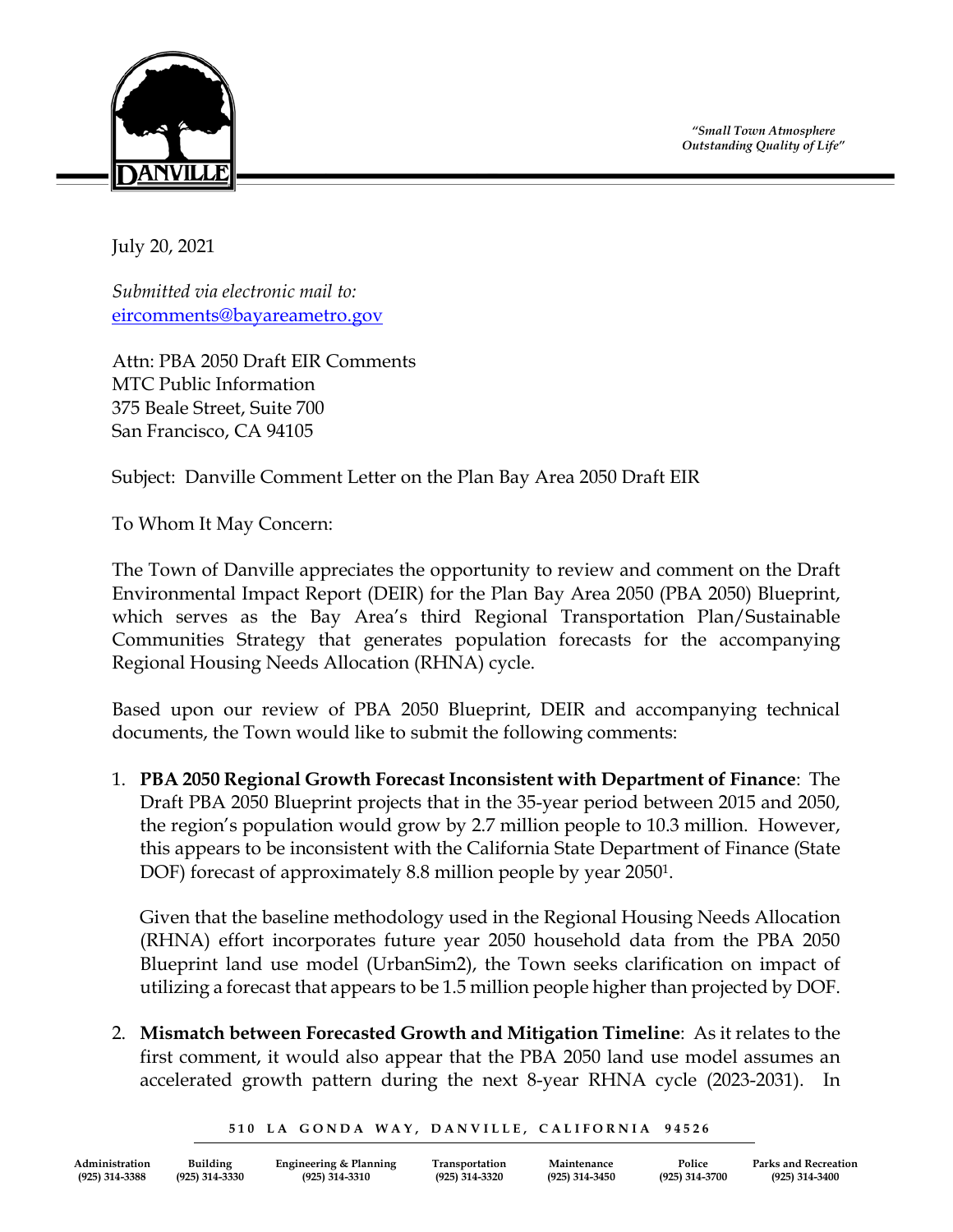July 20, 2021 Page 2

> contrast, it appears that the PBA 2050 Blueprint and its DEIR analysis assumes that nearly all of the transportation mitigation measures would not occur until the end of the horizon period - including \$591 billion in transportation investments<sup>2</sup> and assumptions of employer-mandated 40% work-from-home policies.

> Since the next 8-year RHNA cycle mandates much of the projected growth without off-setting mitigation measures being implemented within the same period, it would result in significant cumulative unavoidable impacts for the local cities and counties throughout the greater Bay Area.

3. **Greenhouse Gas Reduction Targets**: As noted in the Town's RHNA appeal, according to the Housing Needs Data Report produced by ABAG, the jobs-household ratio in Danville has decreased from 0.82 in 2002 to 0.81 jobs per household in 2018, far below a 'healthy' ratio of 1.5 jobs per housing unit advocated by the Building Industry Association. Accommodating the forecasted housing and population growth produced by the land use model used for the PBA 2050 Blueprint, without offsetting jobs growth or other mitigation measures, may necessarily cause cities such as Danville to be unable to meet mandated greenhouse gas (GHG) emissions reduction targets, resulting in another significant unavoidable impact. It would also likely require the conversion of existing limited commercial and office property in Danville for housing development, thereby continuously worsen the perpetual imbalance. Exacerbating the issue is the fact that east bay communities such as Danville continue to be greater exporters of work commuters to other areas of the region.

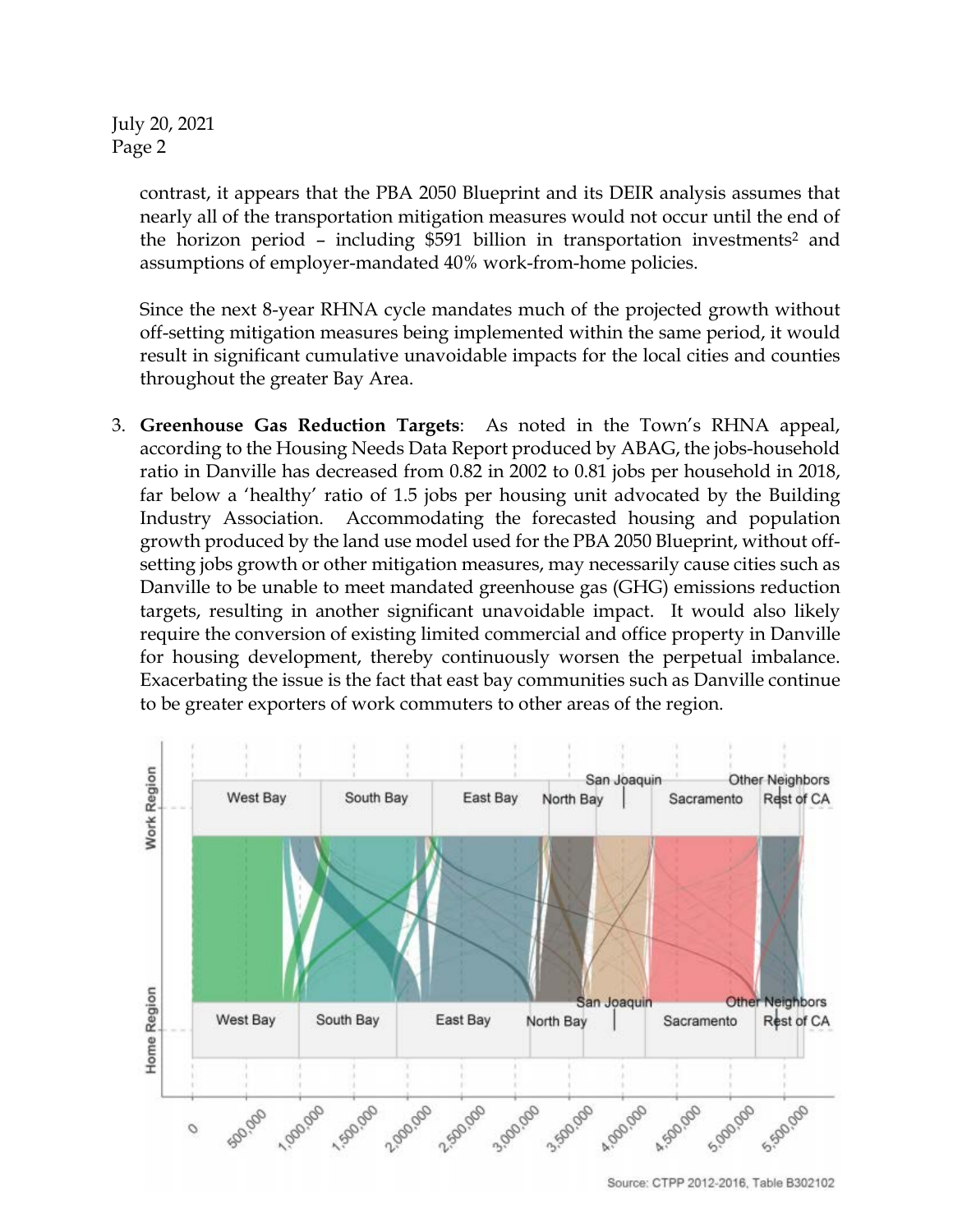July 20, 2021 Page 3

4. **Effects of the Pandemic** have not been adequately studied as it relates to hybrid work and its impact on driving patterns and do not correlate to the assumptions used in the forecast model. ABAG/MTC indicated that certain adjustments were made to address the effects of the pandemic as part of the Plan Bay Area 2050 projections, though it is unclear whether these adjustments reflect short-term or long-term impacts. More critically, it is unclear whether these adjustments or the forecast modeling assumptions used can be validated against post-pandemic conditions.

As an example, while most major technology firms have announced that 'hybrid' work would be allowed post-COVID, they have also made it clear that the future involves large numbers of employees working back in the office. As recently reported in the Mercury News and observed by many who commute in the 'new normal', flexible work schedules have resulted in dramatic traffic unpredictability where gridlock or free flow patterns can occur at any moment throughout the day.

These emerging patterns do not correlate to the Draft PBA 2050 Blueprint which includes environmental strategies, modeling assumptions, and conclusions on achieving GHG emission reduction targets which are predicated upon an expectation that in the future "large employers would have to ensure that no more than 40% of their workforce commutes by car on an average workday under the Plan Bay Area 2050 vision" (source: Draft PBA 2050 Blueprint, Chapter 5: Environment, p. 84).

The Town seeks clarification on the data used as the basis to reach a 40% commuteto-work assumption. Further clarification is sought on the ability of the region to meet its GHG emission target reduction.

5. **Water Resources:** Effects of drought events have not been adequately studied as the State of California – along with much of the western U.S. – are now grappling with a limited water supply from reservoirs that have never replenished due to a warm spring and early summer heat that has resulted in the snowpack simply seeping into bone-dry soils or evaporating directly into the atmosphere.

While experts debate whether these are signs of a megadrought or the beginning of a new multi-year drought event, what is clear is that the State has now declared a drought state of emergency for 50 of 58 counties. Danville's water provider, the East Bay Municipal Utility District ("EBMUD"), has declared its service area to be in Stage 1 Drought conditions and imposed a 10% voluntary demand reduction. Consequently, water supply is now a "constraint" on new development in Danville.